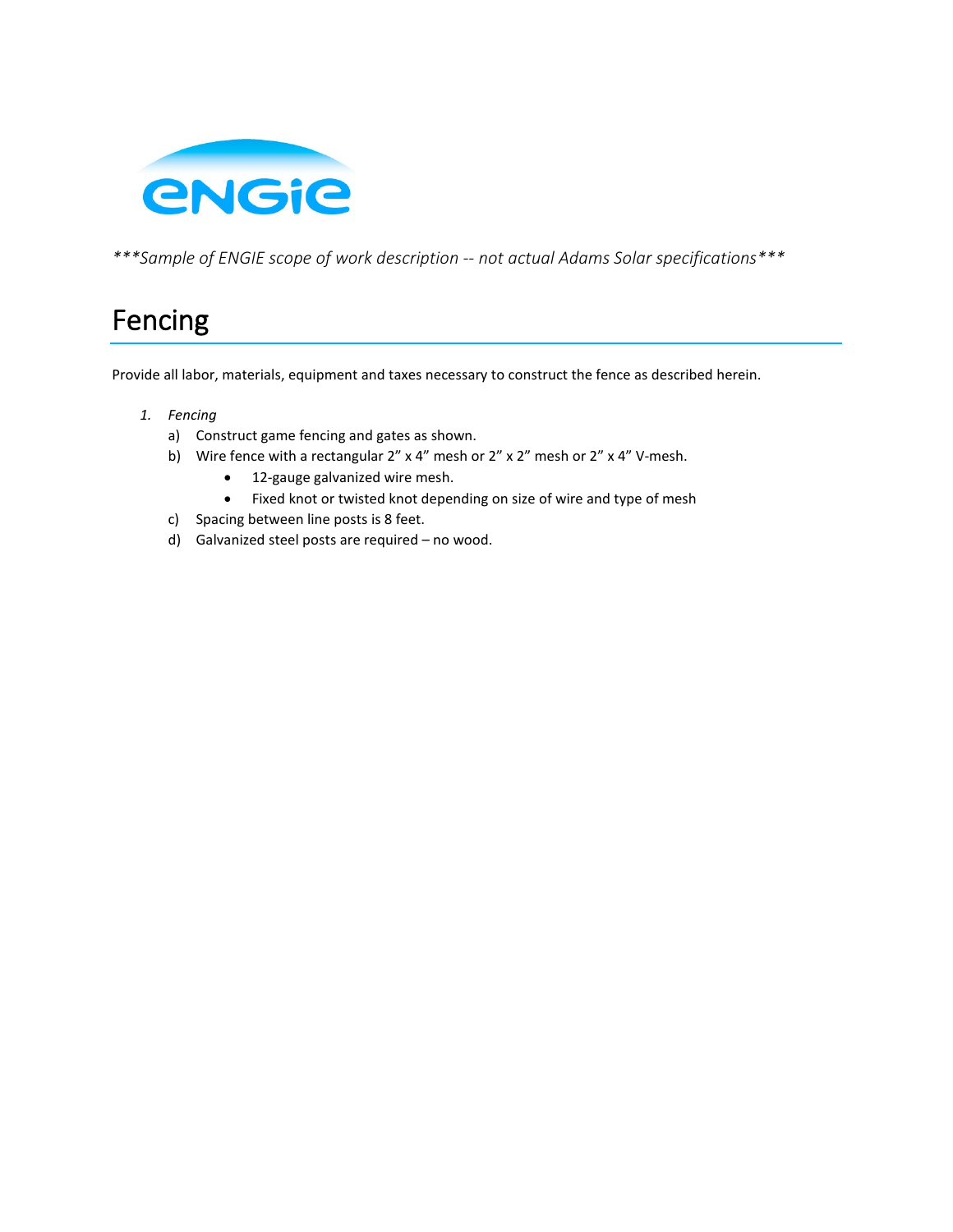

- *2. Signage*
	- a) Signs should be as indicated below or approved equivalent.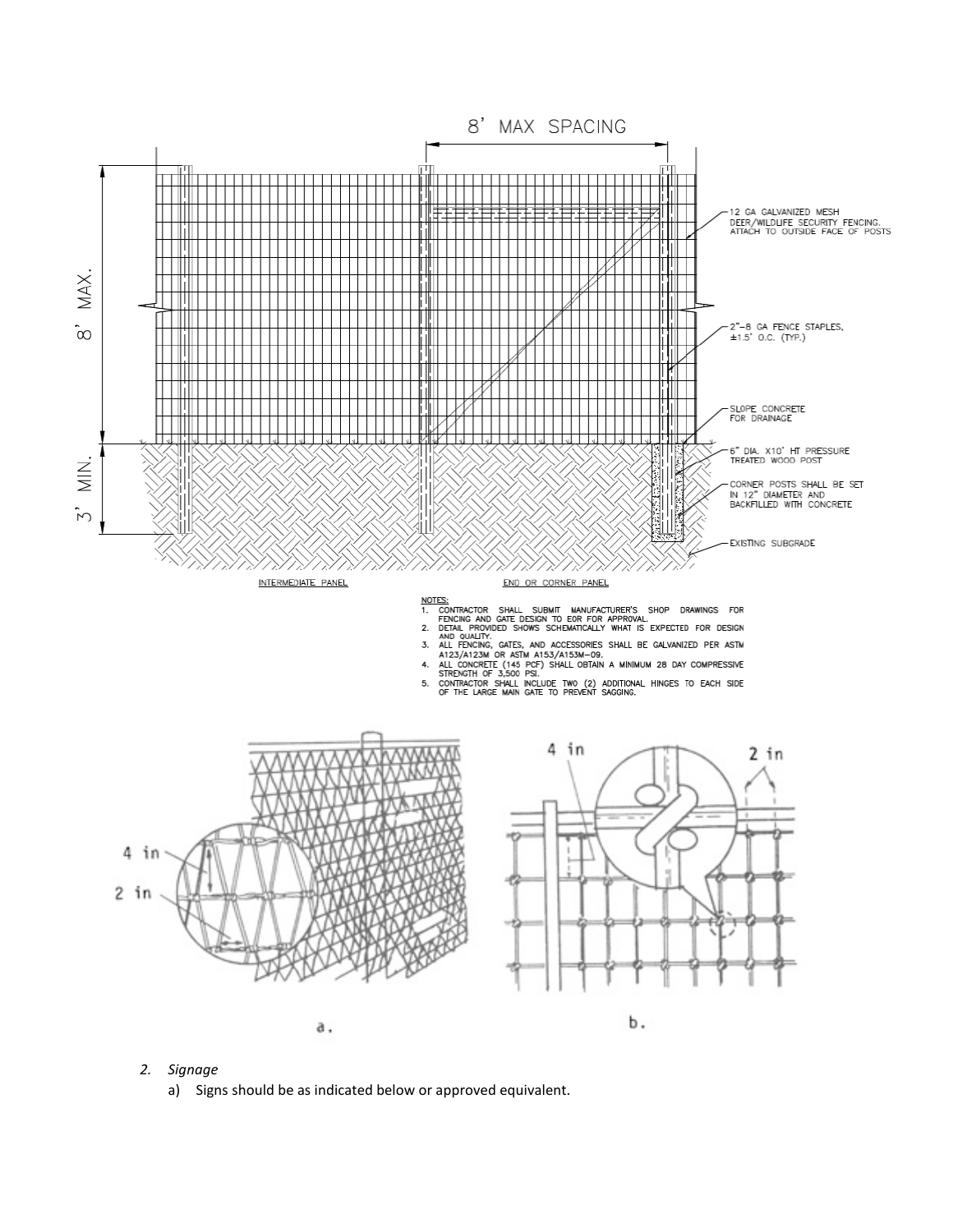

## BRADY #123695

DANGER HIGH VOLTAGE

ADDITIONAL LABELS SHALL BE LOCATED AT ALL ENTRANCES INTO THE ARRAY FIELD AND EVERY 200 FEET AROUND THE FENCE PERIMETER.

- *3. Gates*
	- a) Provide slide gates similar to the item shown below.
	- b) Gate material is expected to be game fence similar to the main fence.